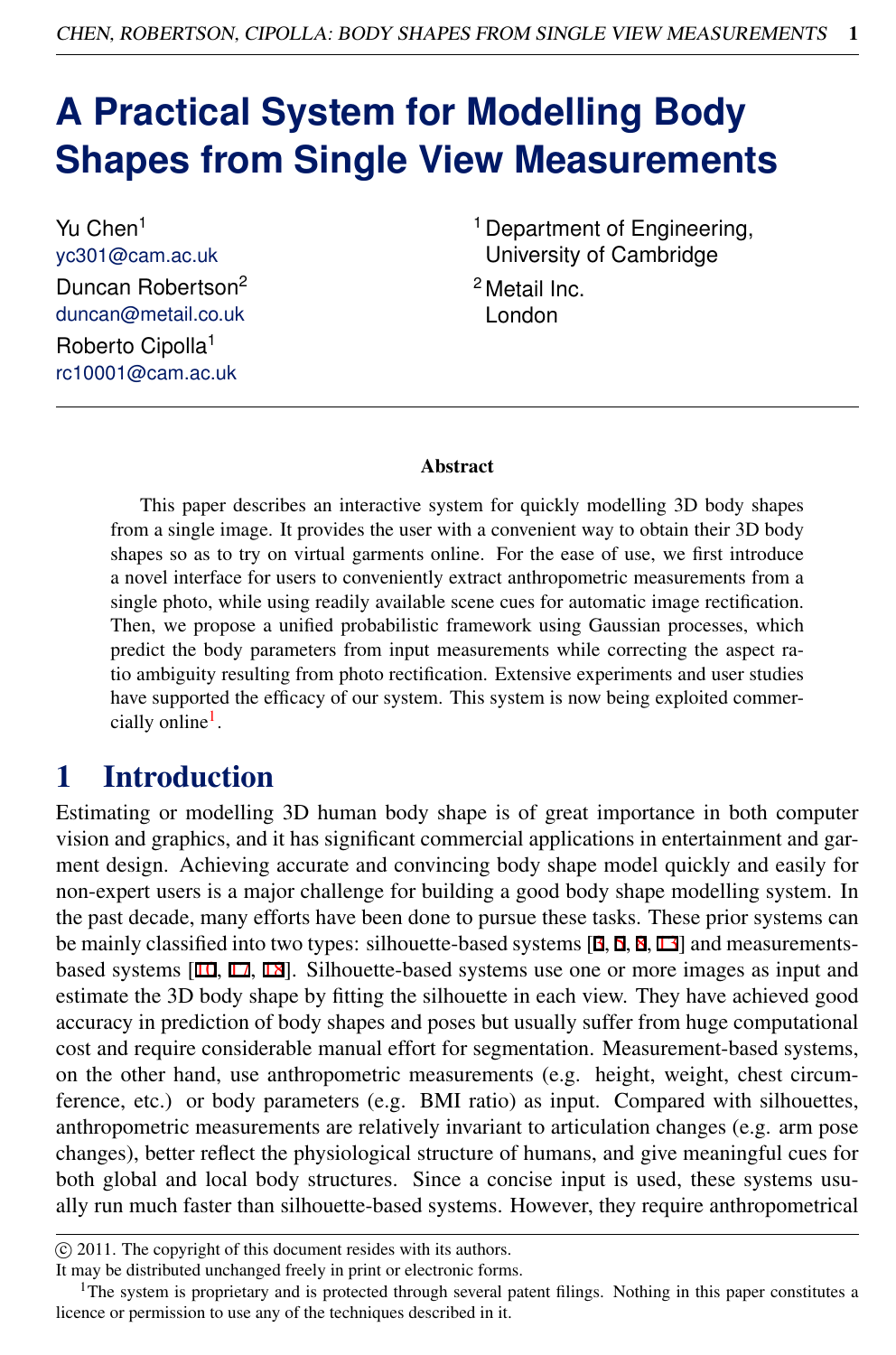

#### Figure 1: The flowchart of our 3D body shape modelling system.

knowledge to operate, and hence they are more suitable for professional graphics designers rather than non-expert external users.

To exploit the advantages of both types of systems, we present a novel interactive bodyshape modelling system using 2D anthropometric measurements extracted from a single "doorway" image, i.e. a photo taken in front of an arbitrary doorway. With a small amount of interaction from users, our system can quickly generate accurate 3D body shape models. Extensive experiments and user studies have been conducted to verify the efficacy of our system. The main contributions of this paper includes: (1) a novel user interface for extracting anthropometric measurements from photos; (2) the automatic image rectification using vanishing points in degenerate cases; (3) a new probabilistic approach for simultaneously predicting the body parameters from measurements and correcting the aspect ratio of the doorway image; and finally (4) a working system for online 3D body shape modelling and garment fitting which is accessible to the public.

Related Work: We here give more details on previous studies of 3D human body shapes modelling Many approaches are based on a shape-from-silhouettes framework. Mündermann et al.  $[13]$  and Balan et al.  $[3]$  used the SCAPE (Shape Completion and Animation for PEople) model [2], a parametric model for building body shapes, to fit multi-view image silhouettes obtained from 4 to 8 cameras. PCA coefficients are used to model individual body shape variations. Guan et al. [8] extended their work to solve the single-view input problem and improved the reconstruction by including the shading cues. Chen and Cipolla [5] also addressed the problem of recovering 3D body shapes from a single silhouette. They further used Gaussian Process latent variable models, a non-linear manifold approach, on top of the PCA coefficients for a more compact shape presentation and uncertainty measurements.

These shape-from-silhouettes methods have achieved fairly accurate 3D body shapes and good fitting to the input silhouettes. However, there are a couple of drawbacks that limit their applications. First, since silhouette matching involves optimising highly non-linear objective functions and extensive searching in the shape space, these approaches are usually very expensive in computation. To generate a single output, it may take hours, which makes them hard for online applications. Second, these prior-art systems usually require considerable amount of initialisation and interaction, e.g. registering the skeleton to the silhouette or using GrabCut [16] to crop out the silhouettes from images, which can be difficult for users without training. More problematically, the quality of the pose initialisation and segmentation can seriously affect final reconstructed 3D shape.

An alternative approach to body shape modelling is to use anthropometric measurements as input. In the field of graphics, Magnenat-Thalmann et al. [10, 17, 18] have proposed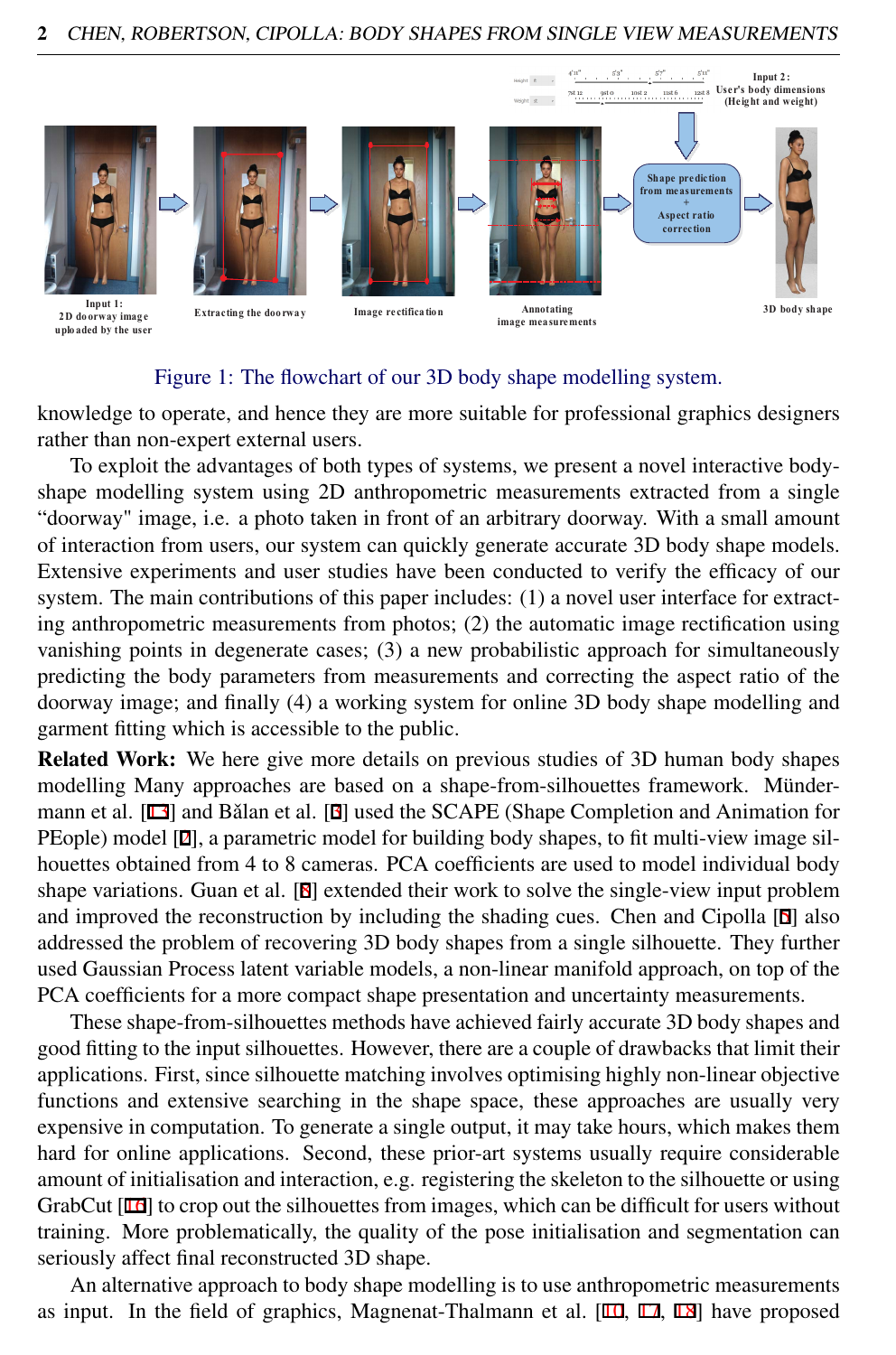systems to generate 3D body shapes from tape measurements, e.g. chest, waist, etc., or body parameters such as fat percentage and hip-to-waist ratio. To relate the input measurements with the skeleton joints and the PCA shape coefficients representing the 3D body shape, radial-basis interpolations and linear regressions have been used. The systems have achieved near real-time performance. However, these systems usually require a large number of input variables, and these professional anthropometric tape measurements or body parameters are usually not available for non-expert users.

In view of these problems, our system not only supports regular tape measurements and body dimensions, e.g. height and weight, but also introduces a novel mechanism that allows users to annotate 2D measurements on a single image and thereby avoid the need for a tape measure. This mechanism overcomes the problem that many non-expert users do not know their tape measurements and hence greatly improves the usability of the system.

An Overview of the System: As shown in Fig. 1, the operation of our body-shape-frommeasurement system can be summarised into following stages. Firstly, the user is requested to provide their basic dimensions, e.g. height and weight, and upload a photo in which they stand against a doorway. Secondly, the doorframe is extracted and used to rectify the image into the ideal frontal view automatically (see Section 2.1). Then, a selected set of 2D anthropometric measurements are annotated on the rectified image interactively (see Section 2.2). Finally, the 3D body shape is predicted from query input measurements (both known body dimensions and image measurement extracted) by a Gaussian Process regressor, which is learned from a 3D human database and captures the relationship between these measurements and the 3D morphing parameters. The aspect ratio ambiguity resulted from the rectification stage is also corrected at this stage (see Section 3).

# 2 Extracting Body Cues by Single View Rectification

Our system provides a novel interface that allows the user to extract a few 2D measurements from their doorway photo in an interactive way. This interface is motivated by the concern that many customers cannot clearly remember their actual tape measurements. A simple on-site image-based measurement extraction interface can thus be a good replacement. The rest of this section will give the details of how the image viewpoint can be rectified using doorway information and how anthropometric measurements are then extracted from the corrected frontal-view image.

#### 2.1 Rectifying the Doorway Images

Since input images are taken under uncontrolled conditions, they usually suffer from perspective distortion caused by arbitrary camera orientation and focal length, as shown in Fig. 2(a). These images have to be rectified to a frontal view so that more accurate image measurements can be extracted. The geometry of the rectangular doorframe and vanishing points provides cues for an automatic rectification. The problem of using vanishing point to calibrate intrinsic and extrinsic camera parameters has been addressed in existing literature  $[4, 6, 7, 9]$ . In this subsection, we further explore the problem in near-degenerate cases in which one of the vanishing points is close to infinity, and later present a novel algorithm to solve the problem in Section 3.

To formulate the problem, we denote the intrinsic matrix of the camera as  $\mathbf{K} = diag(f, f, 1)$ , where  $f$  refers to the focal length of the camera, and extrinsic camera parameters as  **and** t, representing the camera rotation and translation in the world coordinate system. Without loss of generality, we assume that the translation vector  $t = 0$  and the image center  $u = 0$ .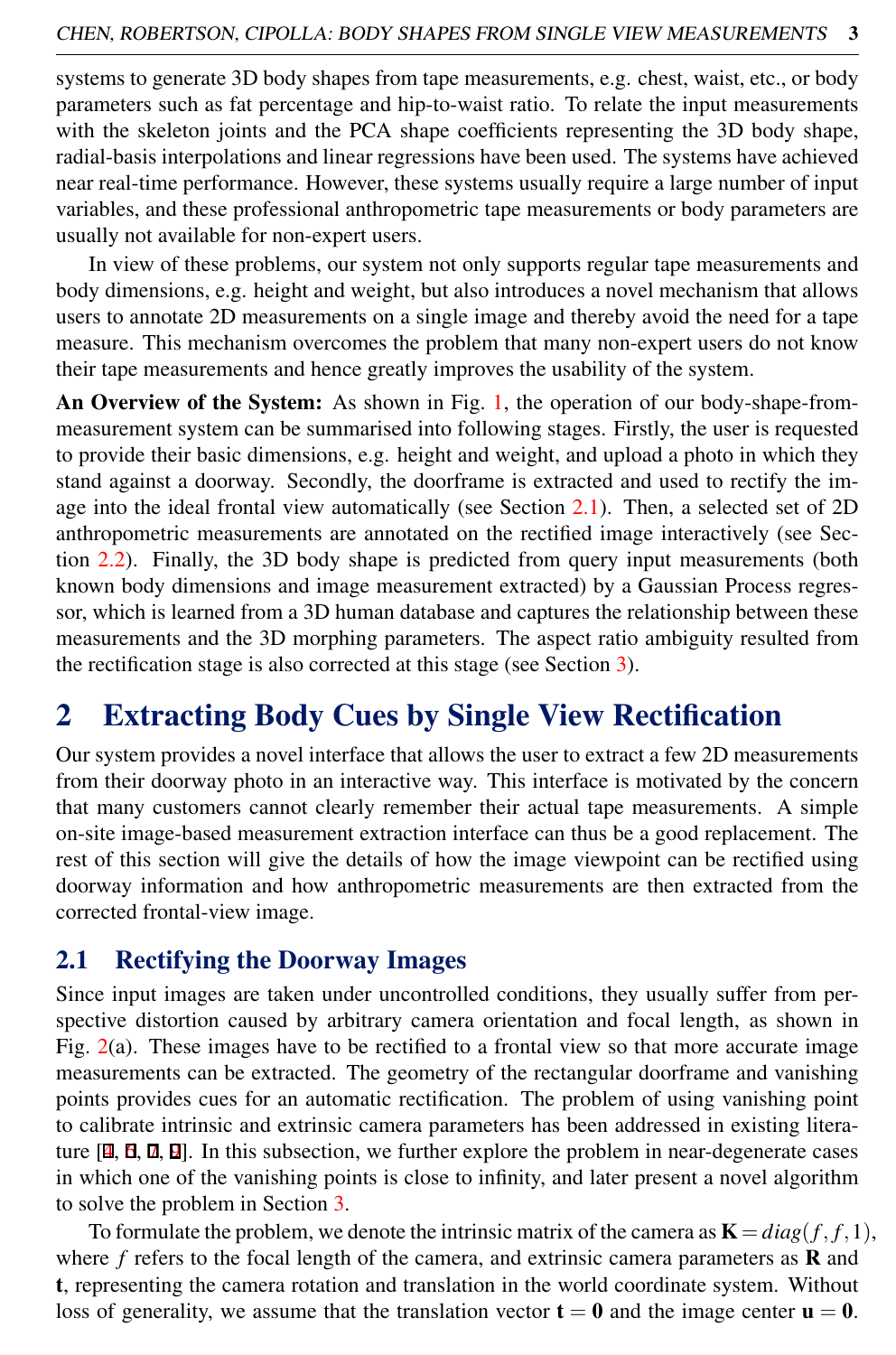

Figure 2: (a) Image rectification by estimating vanishing points from the rectangular doorframe; (b) Measurements for defining aspect ratio distortion. Here, the horizontal and the vertical measurements are hips width and crotch height, respectively.

The task of image rectification is then to estimate the unknown camera rotation matrix **R** and focal length *f* .

We denote the homogenous image coordinates of the two vanishing points in horizontal and vertical direction as  $\tilde{v}_1 \sim [v_{1x}, v_{1y}, 1]^T$  and  $\tilde{v}_2 \sim [v_{2x}, v_{2y}, 1]^T$ , respectively. The positions of vanishing points are uniquely determined by the rectangular doorframe, as shown in Fig  $2(a)$ . We use the approach in  $[6]$  to find these vanishing points. According to projective geometry, we then have

$$
\tilde{\mathbf{v}}_1 = s_1 \mathbf{K}[\mathbf{R}, \mathbf{t}][1, 0, 0, 0]^T = s_1 \mathbf{K} \mathbf{r}_1, \quad \tilde{\mathbf{v}}_2 = s_2 \mathbf{K}[\mathbf{R}, \mathbf{t}][0, 1, 0, 0]^T = s_2 \mathbf{K} \mathbf{r}_2,
$$
 (1)

where  $\mathbf{r}_i$  ( $j = 1,2,3$ ) refers to the *j*-th column of matrix **R**;  $s_1$  and  $s_2$  are scaling factors. From  $(1)$ , the camera rotation matrix **R** can be solved as follows:

$$
\mathbf{R} = [\mathbf{r}_1, \mathbf{r}_2, \mathbf{r}_3] = \left[ \frac{\mathbf{K}^{-1} \tilde{\mathbf{v}}_1}{\|\mathbf{K}^{-1} \tilde{\mathbf{v}}_1\|}, \frac{\mathbf{K}^{-1} \tilde{\mathbf{v}}_2}{\|\mathbf{K}^{-1} \tilde{\mathbf{v}}_2\|}, \tau \left( \frac{\mathbf{K}^{-1} \tilde{\mathbf{v}}_1 \times \mathbf{K}^{-1} \tilde{\mathbf{v}}_2}{\|\mathbf{K}^{-1} \tilde{\mathbf{v}}_1 \times \mathbf{K}^{-1} \tilde{\mathbf{v}}_2\|} \right) \right].
$$
 (2)

where  $\tau \in \{1, -1\}$  is a sign coefficient which guarantees that det **R** = 1.

Finally, the frontal-view image is obtained by de-rotating the camera with  $\mathbb{R}^{-1}$ . For an arbitrary point  $\tilde{p}$  in the unrectified image, its corresponding homogenous coordinate  $\tilde{p}^0$  in the frontal view image can thus be computed as  $\tilde{p}^0 = H\tilde{p} = KR^{-1}K^{-1}\tilde{p}$ . Given an input image, the homography matrix  $\bf{H}$  is a function of the uncalibrated camera focal length  $f$ . To determine H, earlier work [4, 6] exploited the orthogonal constraint of the rotational matrix  $\mathbf{r}_1^T \mathbf{r}_2 = 0$  and gave a closed-form estimate of the focal length  $f = \sqrt{-(\nu_{1x}\nu_{2x} + \nu_{1y}\nu_{2y})}$ . This works in the regular cases when  $\tilde{v}_1$  and  $\tilde{v}_2$  are at finite positions.

Unfortunately, we find that in practice most input images are near-degenerate, in which one of the vanishing points  $\tilde{v}_1$  or  $\tilde{v}_2$  is close to infinity. In those cases, **H** is ambiguous as the camera focal length *f* cannot be accurately estimated, and this results in an aspect ratio distortion in the rectification result. This problem is unexplored in the literature. We here provide a novel quantitative uncertainty analysis of the distortion ratio  $\alpha$ , which is defined as:  $\alpha = \frac{m_{v,e}M_h}{M_v m_{h,e}}$  $\frac{m_{v,e} \mu u_h}{M_v m_{h,e}}$ , where  $M_v$  and  $M_h$  are referred to two arbitrary vertical and horizontal measurements in the 3D space, and  $m_{v,e}$  and  $m_{h,e}$  are referred to the corresponding measurements taken on the rectified image with distortion (see Fig 2(b) for example). Without loss of generality, we assume that vanishing directions have been aligned with the axes of world coordinates. We first consider the case that the vertical vanishing point  $v_2$  is at infinity, i.e.  $\tilde{\mathbf{v}}_2 \sim [0, 1, 0]^T$ , while the horizontal vanishing point has a finite coordinate  $\tilde{\mathbf{v}}_1 \sim [\nu_{1x}, \nu_{1y}, 1]^T$ . Using (2) and the orthonormal constraint of the rotational matrix  $\mathbf{r}_1^T \mathbf{r}_2 = 0$ , we can infer that  $v_{1y} = 0$ , and hence the rotation matrix **R** and the homography matrix **H** for rectification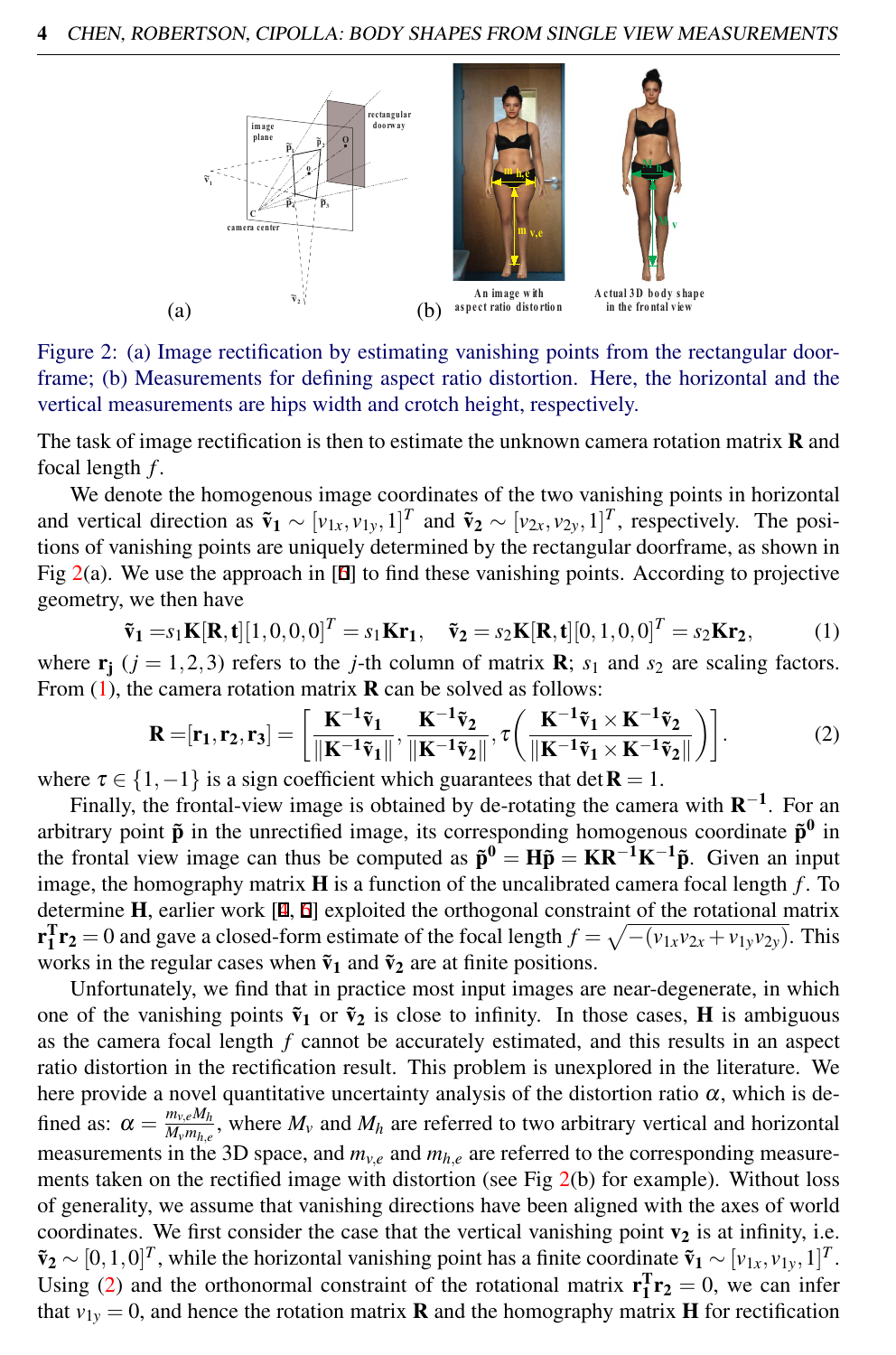become

$$
\mathbf{R} = \begin{bmatrix} \frac{v_{1x}}{\sqrt{v_{1x}^2 + f^2}} & 0 & -\frac{f}{\sqrt{v_{1x}^2 + f^2}} \\ 0 & 1 & 0 \\ \frac{f}{\sqrt{v_{1x}^2 + f^2}} & 0 & \frac{v_{1x}}{\sqrt{v_{1x}^2 + f^2}} \end{bmatrix}, \ \mathbf{H} = \mathbf{K} \mathbf{R}^{-1} \mathbf{K}^{-1} = \begin{bmatrix} \frac{v_{1x}}{\sqrt{v_{1x}^2 + f^2}} & 0 & \frac{f^2}{\sqrt{v_{1x}^2 + f^2}} \\ 0 & 1 & 0 \\ -\frac{1}{\sqrt{v_{1x}^2 + f^2}} & 0 & \frac{v_{1x}}{\sqrt{v_{1x}^2 + f^2}} \end{bmatrix}, \ (3)
$$

respectively. Both matrices are functions of the focal length *f*. Now we assume that we rectify the image based on an inaccurate estimate of the focal length *fe*, while the actual focal length of the camera is  $f_t$ . Given an arbitrary 3D point  $\mathbf{P} = [P_x, P_y, P_z]^T$  in the world coordinate system, its corresponding homogenous coordinate  $\tilde{\mathbf{p}}_e \sim [\tilde{p}_{e,1}, \tilde{p}_{e,2}, \tilde{p}_{e,3}]^T$  in the inaccurately rectified image will be:

$$
\tilde{\mathbf{p}}_{\mathbf{e}} = \mathbf{H}_{\mathbf{e}} \mathbf{K}_{\mathbf{t}} \mathbf{R}_{\mathbf{t}} \mathbf{P} = \left[ f P_x \sqrt{\frac{v_{1x}^2 + f_e^2}{v_{1x}^2 + f_t^2}} + \frac{v_{1x} P_z (f_e^2 - f_t^2)}{\sqrt{(v_{1x}^2 + f_e^2)(v_{1x}^2 + f_t^2)}}, f P_y, P_z \sqrt{\frac{v_{1x}^2 + f_t^2}{v_{1x}^2 + f_e^2}} \right]^T, \quad (4)
$$

and the actual image coordinate  $p_e$  can be written as

$$
\mathbf{p}_{\mathbf{e}} = [p_{e,x}, p_{e,y}]^T = \left[\frac{\tilde{p}_{e,1}}{\tilde{p}_{e,3}}, \frac{\tilde{p}_{e,2}}{\tilde{p}_{e,3}}\right]^T = \left[f\frac{P_x(v_{1x}^2 + f_e^2)}{P_z(v_{1x}^2 + f_t^2)} + \frac{v_{1x}(f_e^2 - f_t^2)}{v_{1x}^2 + f_e^2}, f\frac{P_y}{P_z}\sqrt{\frac{v_{1x}^2 + f_e^2}{v_{1x}^2 + f_t^2}}\right]^T.
$$
 (5)

Now we consider two measurements in the 3D world coordinate system: an arbitrary horizontal measurement  $M_h$  defined by two 3D points  $\mathbf{P}_1 = [P_x^l, P_y, P_z]^T$  and  $\mathbf{P}_r = [P_x^r, P_y, P_z]^T$ , and an arbitrary vertical measurement  $M_\nu$  defined by two 3D points  $P_\mathbf{u} = [P_x, P_y^u, P_z]^T$  and  $P_d = [P_x, P_y^d, P_z]^T$  (see Fig 2(b)). It is obvious that the lengths of these two measurements are  $M_h = |P_x^r - P_x^l|$  and  $M_v = |P_y^u - P_y^d|$ , respectively. Using (5), we can transform the end points of these two measurements into the rectified image and obtain the corresponding image measurements  $m_{h,e}$  and  $m_{v,e}$  as:

$$
m_{h,e} = |p_{e,x}^r - p_{e,x}^l| = f \frac{|P_x^r - P_x^l|(v_{1x}^2 + f_e^2)}{P_z(v_{1x}^2 + f_t^2)}, \ m_{v,e} = |p_{e,y}^u - p_{e,y}^d| = f \frac{|P_y^u - P_y^d|}{P_z} \sqrt{\frac{v_{1x}^2 + f_e^2}{v_{1x}^2 + f_t^2}}, \tag{6}
$$

By combining the equations above, we can finally obtain the distortion ratio  $\alpha$  caused by the inaccurate focal length estimate as follows.

$$
\alpha = \frac{m_{v,e}M_h}{M_v m_{h,e}} = \sqrt{\frac{v_{1x}^2 + f_t^2}{v_{1x}^2 + f_e^2}}.
$$
\n(7)

Similarly, in the case that the horizontal vanishing point  $\mathbf{v}_1$  is at infinity, i.e.  $\tilde{\mathbf{v}}_1 \sim [1,0,0]^T$ , we have  $\alpha = \sqrt{\frac{v_{2y}^2 + f_e^2}{v_{2x}^2 + f_e^2}}$  $v_{2y}^{2y+7e}$ . The method for correcting this aspect ratio ambiguity in the body shape estimation will be further addressed in Section 3.

#### 2.2 Selection of Image Measurements

After the image rectification stage in Section 2.1, users are asked to annotate a selected set of measurements on the frontal-view image. The selection of image measurements are based on following criteria. First, these 2D image measurements are well-defined by the anthropometric positions, e.g. top of head, crotch, heels, etc., which are easy to discern and unambiguous to users, so that they can be easily and accurately annotated on the photo. Second, they should have good correlations with the corresponding tape measurements and convey enough information for estimating the 3D body shape. Third, user's effort for annotation should be minimised. We finally adopt the following 5 image measurements according to the criteria above, including two vertical measurements: **image body height** (from the top of head to the heels) and **image crotch height** (from the crotch to the heels); and three horizon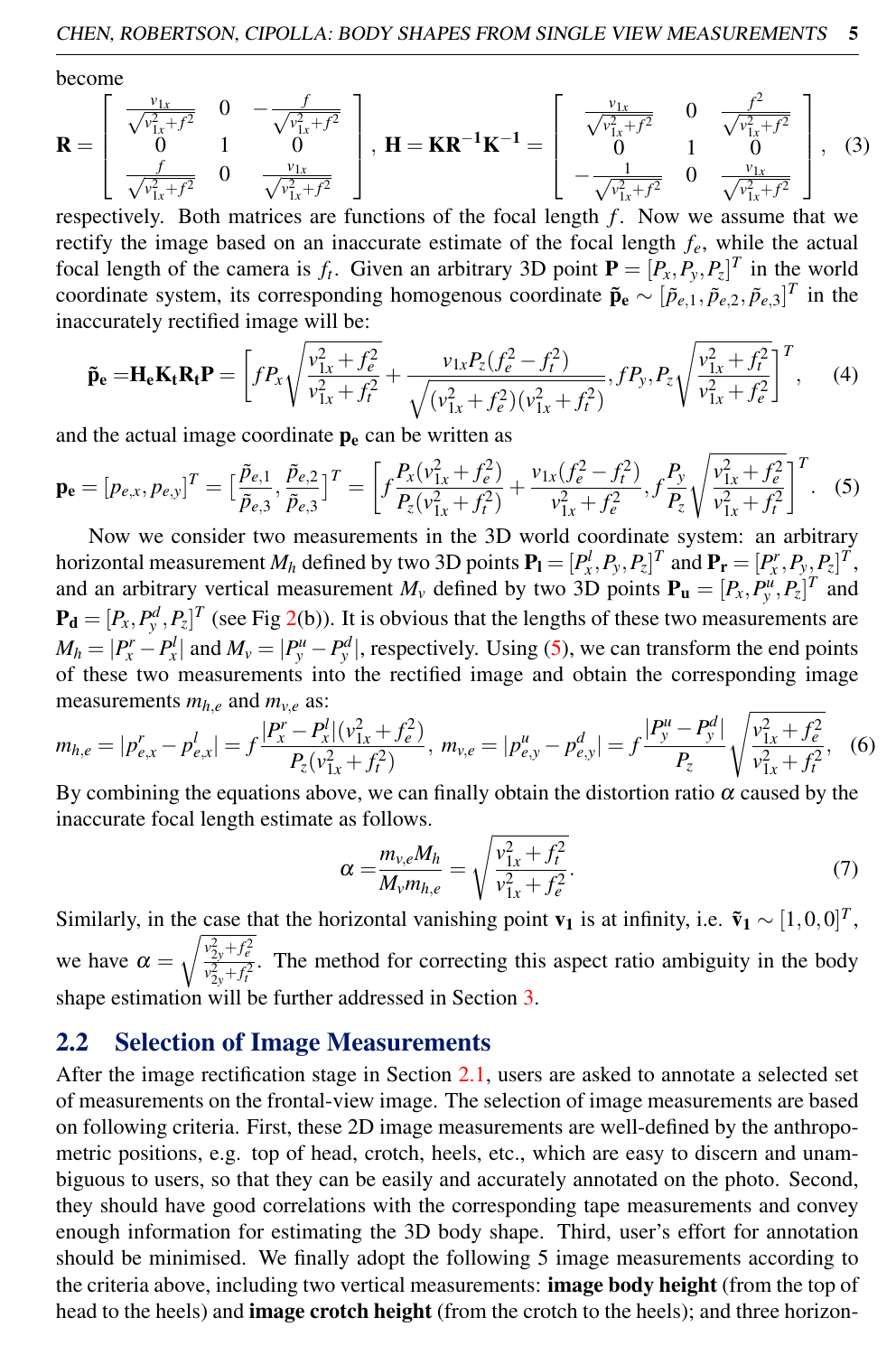tal measurements: under-bust width, waist width, and hip width. These three horizontal measurements are taken at fixed vertical positions between the top of head and the crotch. These vertical positions have been optimised on a training set of annotated image (see Section 4) so that the resulting image measurements have high correlation factors ( $\rho > 0.90$ ) with their corresponding tape measurements. Our system provides tools that allow users to mark up these 5 photo measurements quickly.

## 3 Probabilistic Estimation of Body Shapes

In our system, a body shape estimator is learned to predict the 3D body shape from user's input, including both image measurements (see Section 2.2) and actual measurements.

Generating 3D Training Data: The Civilian American and European Surface Anthropometry Resource (CAESAR) dataset [15], which contains over 2000 North American and European 3D human body instances, is used as the 3D training data. To concisely represent 3D body shapes, we register each 3D instance in the dataset with a 3D morphable human body model, which is similar to [1]. An arbitrary 3D body shape V is decomposed into a linear combination of body morphs:  ${\bf V}={\bf V_0}+\sum_{j=1}^P y_j\Delta {\bf V_j},$  where  ${\bf V_0}$  refers to the zero body shape and  $\Delta V_i$  (*j* = 1,2, ···, *P*) are *P* different modes of body morphs. In this way, any body shape can be defined by a *P*-dimensional vector of morphing parameters  $y = (y_1, y_2, \dots, y_p)$ .

Learning a Body Shape Estimator: Learning a shape-from-measurements estimator can be formulated into a regression problem. We denote y as the vector of morphing parameters, and  $z = {z_V, z_I}$  as the vector of input measurements, which is concatenated by actual measurements  $z_V$  and image measurements  $z_I$ . In the following contexts,  $z_V$  and  $z_I$  are normalised by the actual and image body height, respectively.

Given *N* pairs of known body morphing parameters  $\mathbf{Y} = \{y_1, y_2, \dots, y_N\}$  and corresponding measurements provided by users:  $\mathbf{Z} = {\mathbf{z_1}, \mathbf{z_2}, \cdots, \mathbf{z_N}}$ , we learn a Gaussian process (GP) regressor  $\mathscr G$  that gives a mapping from the measurement input **z** to those morphing parameters y that represent a 3D body shape. With the assumption of dimension independence, the likelihood of observations can be formulated as the following product of *m* independent Gaussian processes [11]:  $P(Y|Z, \theta_Y) = \prod_{i=1}^m \mathcal{N}(Y_{:,i}; 0, K_Y)$ , where  $\mathcal{N}(*;*,*)$  denotes a Gaussian distribution;  $Y_{:,i}$  denotes the  $N \times 1$  column vectors constructed from the *i*-th dimension of **Y**;  $\mathbf{K_Y} = [K_Y^{(i,j)}]$  $\{Y^{(i,j)}\}_{1 \leq i \leq N, 1 \leq j \leq N}$  is the kernel matrix and it is defined as "RBF+linear" kernels  $[14]$  in this paper. To train the model  $\mathscr{G}$ , we minimise the negative log likelihood *L* with respect to the kernel hyper-parameters  $\theta_Y$  as

$$
L = -\log P(\mathbf{Y}|\mathbf{Z}, \theta_{\mathbf{Y}}) = \frac{1}{2}tr(\mathbf{K}_{\mathbf{Y}}^{-1}\mathbf{Y}\mathbf{Y}^{T}) + \frac{m}{2}\log|\mathbf{K}_{\mathbf{Y}}| + const.
$$
 (8)

This optimisation can be done using the scaled conjugate gradient (SCG) approach [12].

Morphing Parameters Prediction with Aspect Ratio Correction (ARC): In the testing stage, the morphing parameters  $\hat{y}$  can be predicted from measurement inputs using the GP regressor  $G$  obtained in the previous section. However, we have mentioned that the rectification algorithm proposed in Section 2.1 may result in an ambiguity in the image aspect ratio (height/width ratio), which will affect all those horizontal image measurements. In this subsection, we propose a probabilistic approach to infer the morphing parameters and correct this aspect ratio simultaneously. Assume that a testing user provides his/her actual body measurements  $\hat{z_V}$  as well as a set of image measurements  $\hat{z_I} = {\hat{z}_{I,v}, \hat{z}_{I,h}}$  annotated on the rectified doorway image, where  $\hat{z}_{I,v}$  and  $\hat{z}_{I,h}$  represent vertical and horizontal image measurements, respectively. The complete set of testing measurements can thus be written as  $\hat{\mathbf{z}}(\alpha) = [\hat{\mathbf{z}}_V, \hat{\mathbf{z}}_{I,V}, \alpha \hat{\mathbf{z}}_{I,h}]$ , where  $\alpha$  represents the ambiguous image aspect ratio resulted from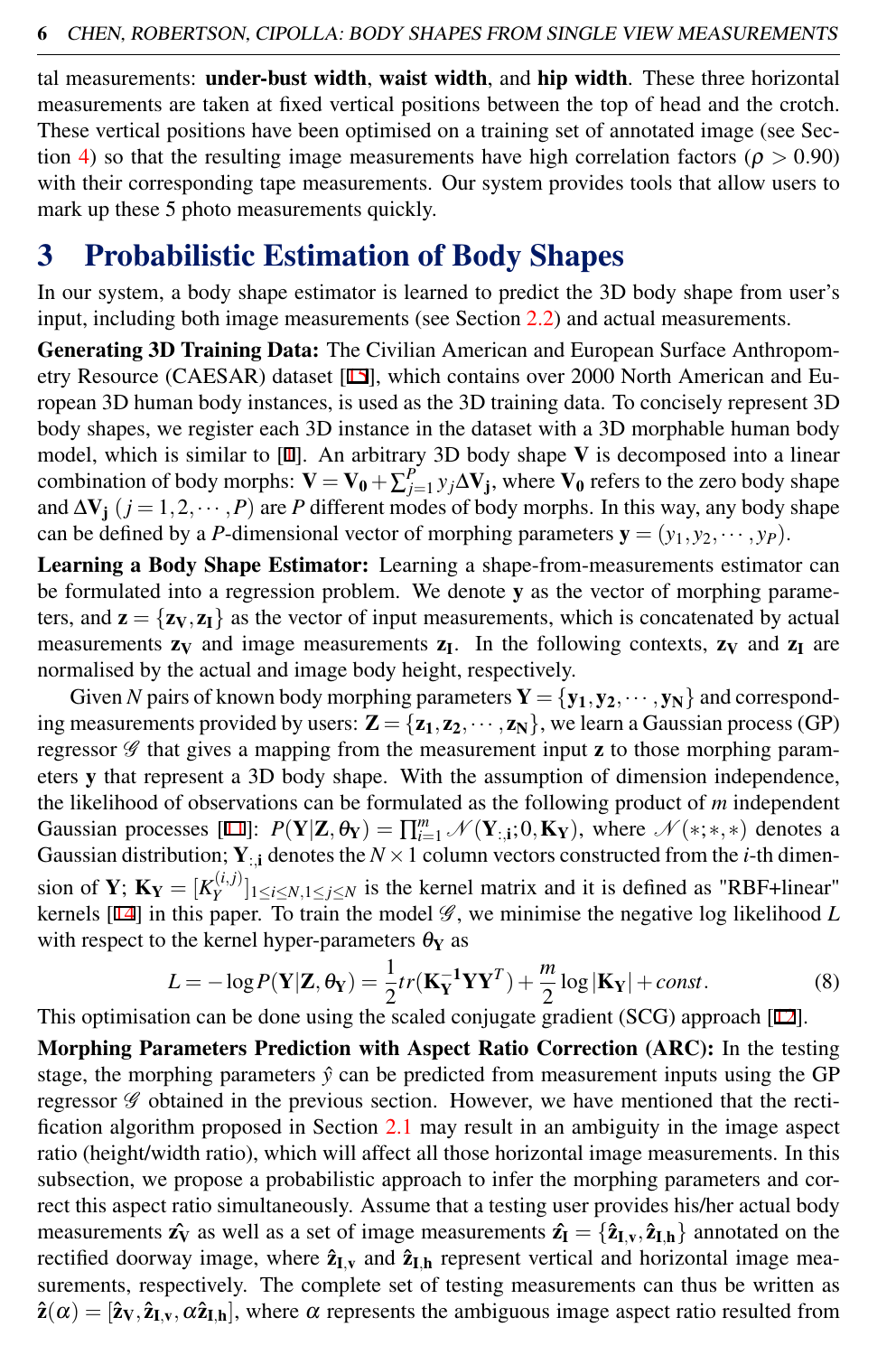

Figure 3: (a) Examples of synthetic doorway images from CAESAR laser scans; (b) Exemplar tape measurements on the 3D mesh for the purpose of evaluation.

the photo rectification procedure (see Section  $2.1$ ). Then the joint posterior of the Gaussian process estimator given the uncertainty of  $\alpha$  can be formulated as:

$$
J = P(\hat{\mathbf{y}}, \alpha | \hat{\mathbf{z}}_V, \hat{\mathbf{z}}_I, \mathscr{G}) = P(\hat{\mathbf{y}} | \alpha, \hat{\mathbf{z}}_V, \hat{\mathbf{z}}_I, \mathscr{G}) P(\alpha) = \mathscr{N}(\hat{\mathbf{y}} | \mu_{\mathbf{y}}, \sigma_{\mathbf{y}}^2 \mathbf{I}) \mathscr{N}(\alpha | \mu_{\alpha}, \sigma_{\alpha}^2).
$$
 (9)

where  $\mu_{\mathbf{y}} = \mathbf{k}_{\mathbf{Y}}^{\mathrm{T}}(\hat{\mathbf{z}}) \mathbf{K}_{\mathbf{Y}}^{-1} \mathbf{Y}$  and  $\sigma_{\mathbf{y}}^2 = k_{\mathbf{Y}}(\hat{\mathbf{z}}, \hat{\mathbf{z}}) - \mathbf{k}_{\mathbf{Y}}^{\mathrm{T}}(\hat{\mathbf{z}}) \mathbf{K}_{\mathbf{Y}}^{-1} \mathbf{k}_{\mathbf{Y}}(\hat{\mathbf{z}})$ . Here, the prior  $P(\alpha)$  of the aspect ratio  $\alpha$  is modeled by a Gaussian distribution, and its parameters  $\mu_{\alpha}$  and  $\sigma_{\alpha}^2$  are estimated from a number of real images. In our system, we set the mean to be  $\mu_{\alpha} = 0.9935$ and the standard deviation to be  $\sigma_{\alpha} = 0.0506$ , respectively, which are obtained from our statistics. Shape prediction and aspect ratio correction can thus be done by minimising the negative log joint posterior  $-\log J$  with respect to y and  $\alpha$ :

$$
(\mathbf{\hat{y}_{MAP}}, \alpha_{MAP}) = \arg\min_{(\mathbf{\hat{y}}, \alpha)} - \log J
$$

$$
=arg\min_{(\hat{\mathbf{y}},\alpha)} \left( \frac{d_{\mathbf{y}}}{2} \log(\sigma_{\mathbf{y}}^2) + \frac{\|\hat{\mathbf{y}} - \boldsymbol{\mu}_{\mathbf{y}}\|^2}{2\sigma_{\mathbf{y}}^2} + \frac{1}{2} \log(\sigma_{\alpha}^2) + \frac{(\alpha - \mu_{\alpha})^2}{2\sigma_{\alpha}^2} \right). \quad (10)
$$

By taking derivatives  $\frac{\partial F}{\partial \hat{y}} = 0$  and  $\frac{\partial F}{\partial \alpha} = 0$ , we have  $\hat{y}_{MAP} = \mu_y$  and  $\frac{d_y}{2\sigma_y^2}$  $\frac{\partial \sigma_{y}^{2}}{\partial \alpha}+\frac{\alpha-\mu_{\alpha}}{\sigma_{\alpha}^{2}}$  $\frac{-\mu_{\alpha}}{\sigma_{\alpha}^{2}} = 0$ , in which the optimal aspect ratio  $\alpha_{opt}$  can be solved efficiently using the fixed point equation  $\alpha^{(t+1)} = \mu_{\alpha} + \frac{d_{\rm y} \sigma_{\alpha}^2}{2 \sigma_{\rm y}^2(\alpha^{(t)})}$  $rac{\partial \sigma_y^2}{\partial \alpha}$  $\Bigg|_{\alpha=\alpha^{(t)}}$ within a few iterations. Multiple random initialisations are used to avoid local minima.

### 4 Experimental Results

In this section, we evaluate the performance our body-shape-from-measurements system on both synthetic data and real data from users. For the synthetic data, we render a doorway image dataset with 3D laser scans of 1027 European female instances in the CAESAR dataset. For each instance, three parallel doorway images under different settings are generated. This give rises to the following 3 image sets. Set 1: Standard (perfect frontal view, fixed camera distance and focal length, no body rotation; see Fig.  $3(a,i)$  for example); Set 2: Frontal View (perfect frontal view, varied camera distance and focal length, slight body rotation; see Fig.  $3(a, ii)$  for example); Set 3: Unrectified (random view, varied camera distance and focal length, slight body rotation; see Fig. 3(a,iii) and (a,iv) for examples). Set 1 images are annotated and used for training our system, while Set 2 and 3 images are for testing purpose.

Tests on Frontal View Images: We first examine the accuracy of the regression approach on perfectly frontal-view images (Set 2 images). In this experiment, a smaller subset of measurements are used as input to recover the 3D body shapes, and the quantitative evaluation is done by taking 15 standard measurements on the resulting 3D mesh (see Fig. 3(b) for examples) and comparing them with the ground truths. We perform cross validations on the dataset to reduce the danger of over-fitting. In each experiment, 75% of instances are used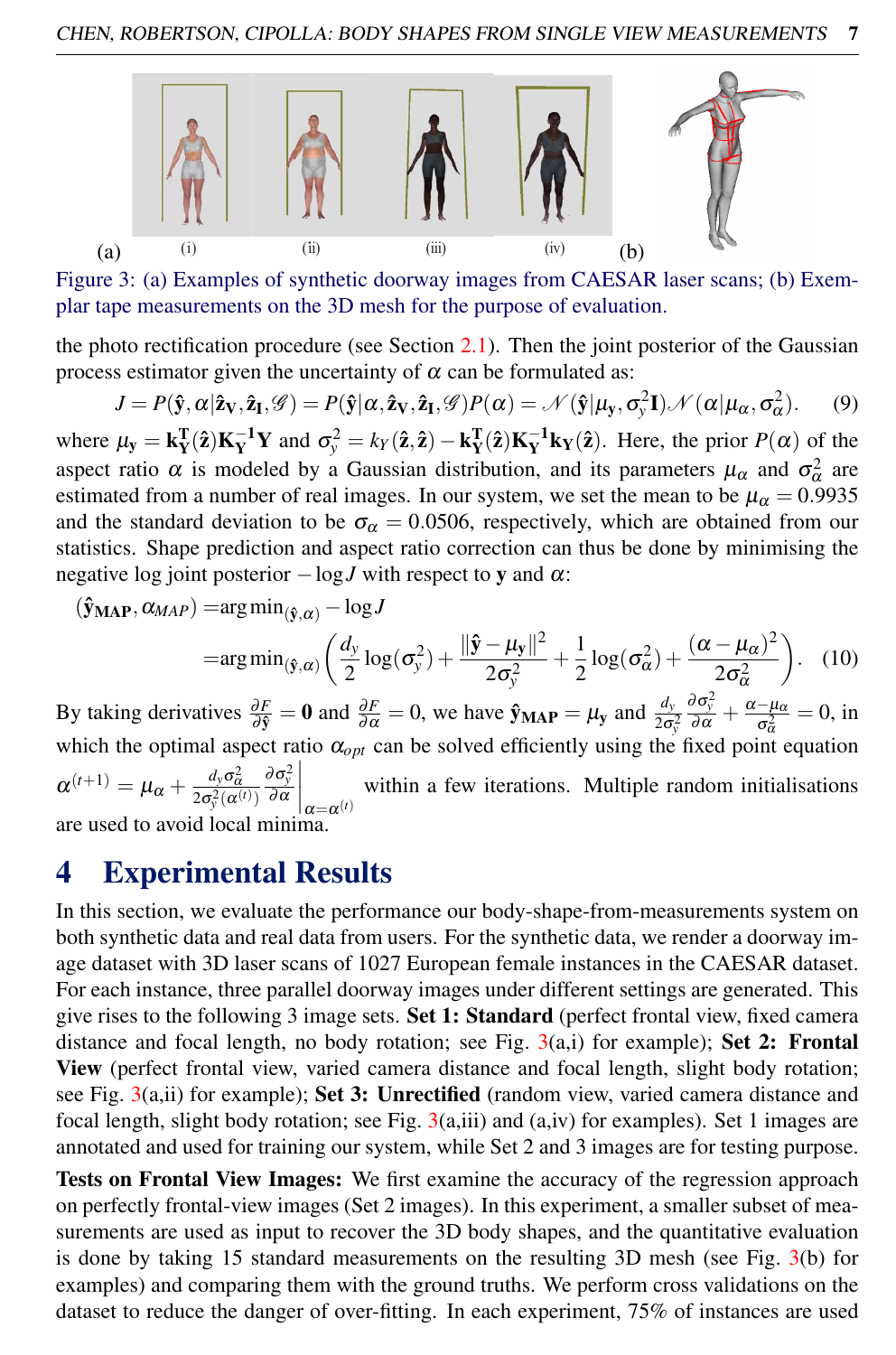

Figure 4: (left) Overall measurement prediction errors achieved by different regressors; (center) Prediction errors on perfectly rectified images at specific body parts; (right) Overall and part-wise prediction errors on synthetic unrectified images.

as the training set and the rest are used for testing. We investigated the following 3 different combinations of input measurements:

- H+W: height and weight only;
- H+W+T: height, weight, and 3 tape measurements: under-chest circumference, waist circumference, and hip circumference;
- $H+W+I$ : height, weight, and the 5 selected image measurements (see Section 2.2) which are annotated on frontal view doorway images (in Set 2).

We compared the GP regressor we used against other 4 different regressors: (1) **nearest**neighbor regressor (NN); (2) average of k-nearest neighbor regressor (kNN-average); (3) linear regressor (LR); and (4) weighted-kernel average regressor (WKA): a nonparametric regressor based on the normalised Parzen window. It estimates the body morph parameter  $\hat{y}$  based on all the nearby training data as  $\hat{y} = \frac{\sum_{i=1}^{N} \Phi(\hat{z}, z_i) y_i}{\sum_{i=1}^{N} \Phi(\hat{z}, z_i)}$  $\sum_{i=1}^{N} \Phi(\hat{z}, z_i)$ , where the radial basis

function (RBF) kernel function  $\Phi(\hat{z}, z_i) = \frac{\exp(-||\hat{z}-z_i||^2/2\sigma^2)}{\sum_{k=1}^{N} (||z-z_k||^2/2\sigma^2)}$  $\frac{\sum_{j=1}^{N} \exp(-\|\mathbf{z}_j - \mathbf{z}_j\|^2 / 2\sigma^2)}{2\sum_{j=1}^{N} \exp(-\|\mathbf{z}_j - \mathbf{z}_j\|^2 / 2\sigma^2)}$  (*i* = 1, 2, ···, *N*) is used and  $\sigma$  is the radius of the smoothing kernel. In the experiments, the kernel widths are adjusted

to  $\sigma = 0.015$  in WKA such that the regressor can provide a near-optimal performance.

Fig. 4(left) shows the performances of different regressors on all 4 different combinations of measurement inputs. Here, average absolute error (AAE) on the whole dataset is used as the criterion for all comparisons. Concerning the performance of each individual regressor, the results show that GP constantly performs equally or better than the other 4 regressors in all 3 settings. Concerning the effectiveness of input measurement combinations, we observe that predictive accuracy of each regressor are considerably improved in the settings  $H+W+T$  and  $H+W+I$  compared with the baseline setting  $H+W$ . As expected, the results for the H+W+I setting lies between those for the H+W setting and the H+W+T setting whichever regressor is used. It shows that tape measurements are more effective to define a body shape than the corresponding image measurements. The major cause could be that image measurements suffer from annotation errors and the loss of depth information. However, image measurements do provide enough extra information to constrain the body shape and they can be used as a compromise when tape measurements are unavailable.

To further evaluate the performance of the  $H+W+I$  setting, we compute the prediction errors of 4 specific measurements: chest, waist, hips, and inner leg length, which define the dimensions of specific body parts and are crucial for garment design. We compare the results with those from the  $H+W$  input setting, as shown in Fig. 4(center). By introducing image measurements, the average prediction errors on actual tape measurements are reduced by 15 − 45% from the results based on height and weight only. Among all 4 measurements,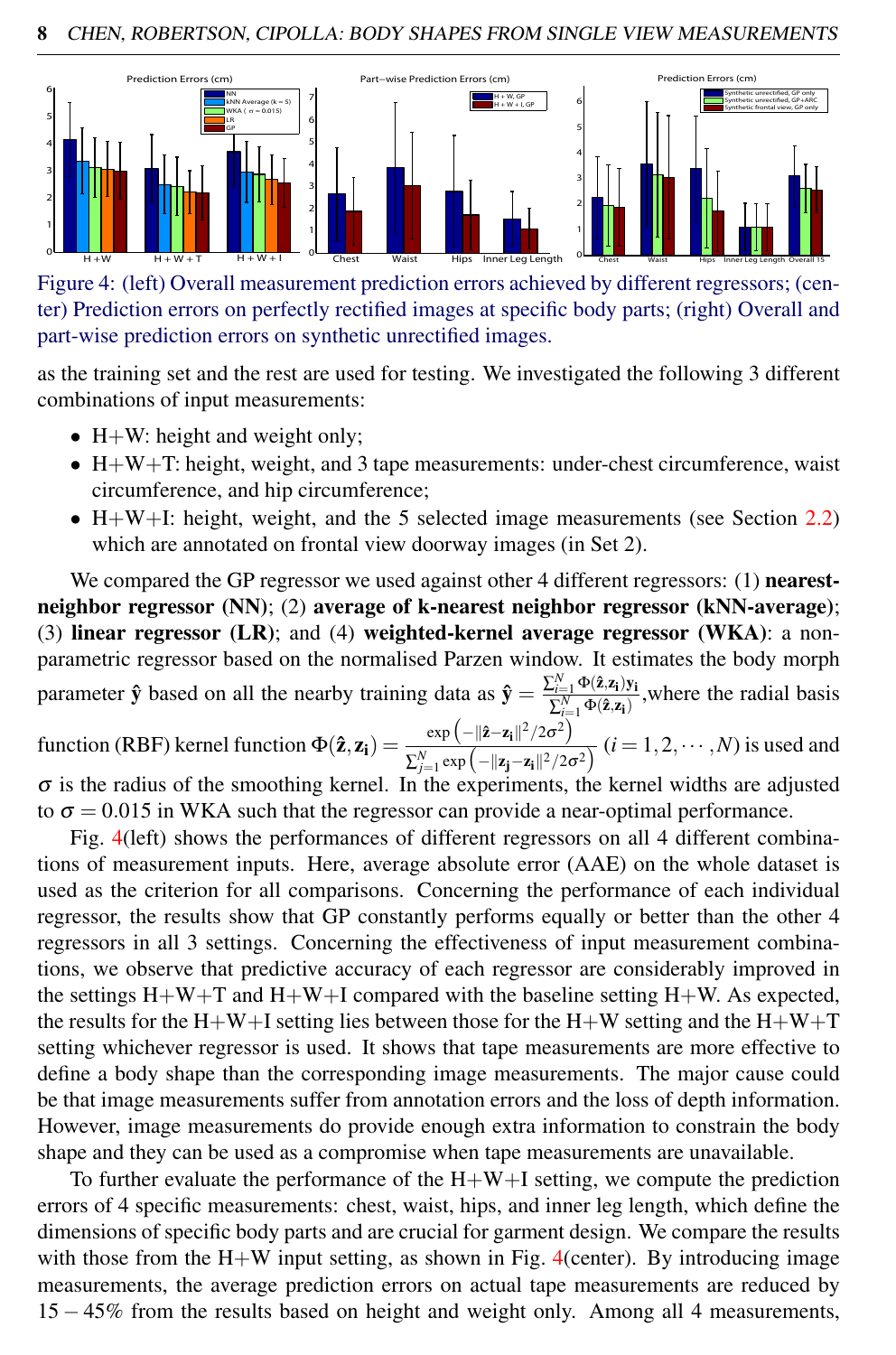

Figure 5: Simulating aspect ratio correction on distorted Set 2 images. (left/center): Average remaining aspect ratio  $α<sub>p</sub>$  and deviation  $Δα<sub>p</sub>$  after correction are provided; (right): Average absolute prediction errors under different aspect ratios  $\alpha$ .

the prediction on waist circumference is less accurate compared with the others, due to its ambiguous definition in the CAESAR dataset.

Tests on Unrectified Images and Aspect Ratio Correction: To evaluate the efficacy of the aspect ratio correction (ARC) scheme we proposed in Section 3, we synthetically stretch each perfectly frontal view testing image (in Set 2) into different aspect ratios  $\alpha$ , ranging from 0.9 to 1.1, and try correcting them with our algorithm. Two error measurements are used: (1) remaining aspect ratio  $\alpha_p$  after correction; (2) aspect ratio deviation  $\Delta \alpha_p$  after correction, which is defined as  $\Delta \alpha_p = |\alpha_p - 1|$ . We compute the average  $\alpha_p$  and  $\Delta \alpha_p$  over all the images in Set 2, and summarise the results in Fig. 5(left/center). It can be observed that our algorithm neutralises about 60% of the aspect ratio distortion in the input on average. We also perform body measurements prediction on the images with different distortion levels, and plot the prediction errors against  $\alpha$  in Fig. 5(right), which shows that the ARC scheme can considerably improve the accuracy when a large aspect ratio distortion is present.

We then test the performance of the system on unrectified doorway images (in Set 3) by going through the complete procedures of image rectification and morphing parameter prediction, and checking the prediction accuracy of the same 15 mesh measurements. Contrast experiments have been conducted by performing shape parameter prediction from image measurements either with or without ARC, as shown in Fig. 4(right). For the purpose of comparison, we also provide results on corresponding ideal frontal view images (Set 2) as the baselines. These results indicate that using the ARC scheme can considerably increase the system robustness against the aspect ratio distortion during the rectification stage.

Tests on Photos from Real Users: We finally evaluate the usability and accuracy of the proposed system on photos of real users. Volunteers were invited to test our virtual fittingroom software online and then fill in questionnaires afterwards. They were asked to take photos at home in an uncontrolled environment, and then use our system to extract image measurements and create their own body shape models. Fig. 6 gives some qualitative results for different body shapes, showing that our system can provide meaningful body shape predictions based on the given input information, although detailed shapes around waist areas may sometimes be less accurate (e.g. instance 2 in Fig.  $6$ ). For a quantitative evaluation, we also collect 4 frequently used tape measurements: chest, waist, hips, and inner leg length, from these volunteers, and compare them with the corresponding measurements taken from the predicted body shapes. The statistics given in Table 1 show the usability of our system.

Concerning efficiency, feedback shows that most users take about 1.5 - 3 minutes to finish marking the doorway and 5 image measurements (see Section 2.2) on the photo using our current interface. This includes the time for the automatic image rectification. Then, it takes less than one second for a PC with a 2.4GHz CPU to correct the aspect ratio, estimate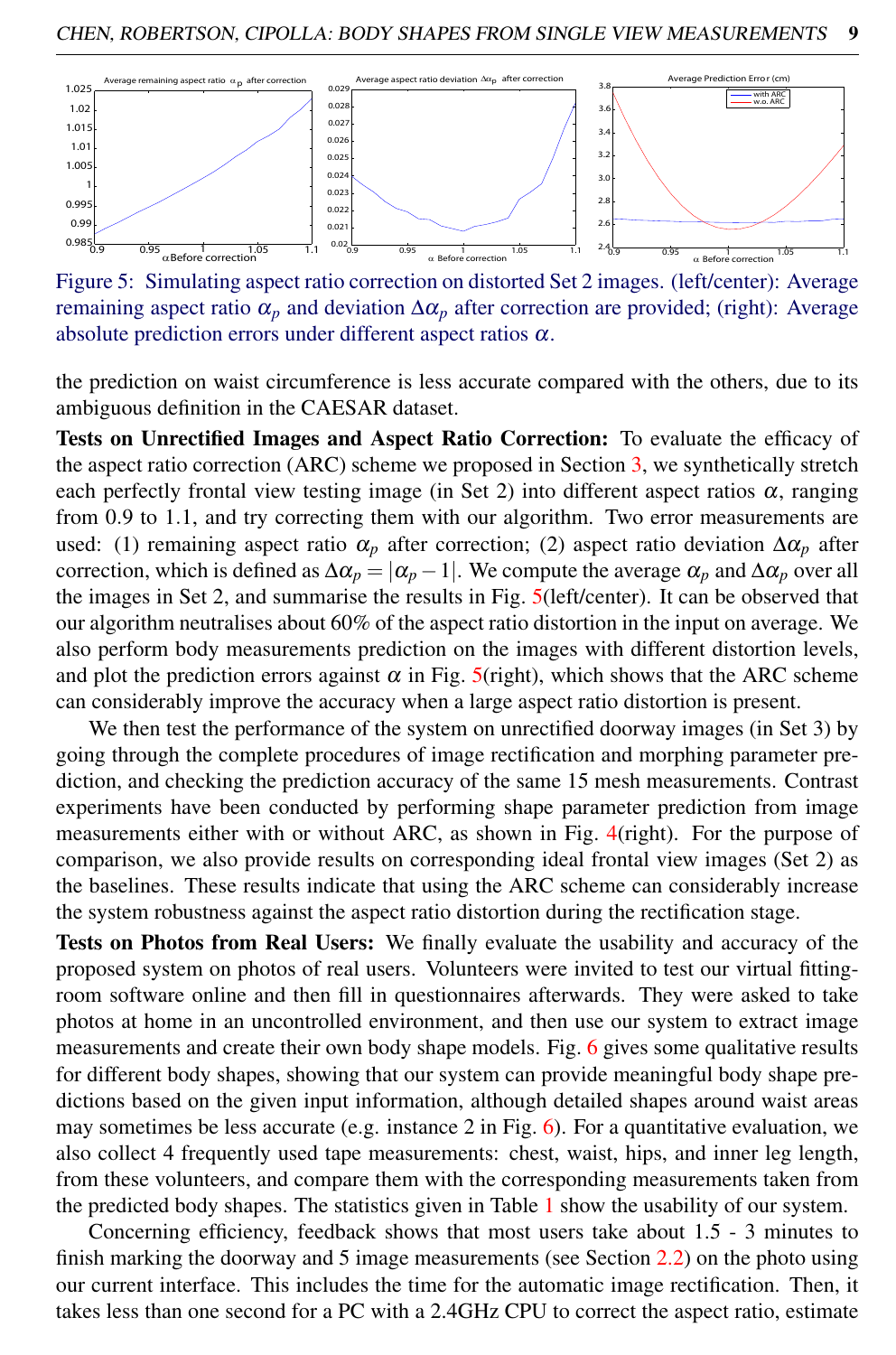10 CHEN, ROBERTSON, CIPOLLA: BODY SHAPES FROM SINGLE VIEW MEASUREMENTS



Figure 6: Qualitative results generated by real users: (a) uploaded photos; (b) rectified images; (c) 3D body shapes predicted by our system (in three different views).

| Body part | Chest                                                           | Waist | <b>Hips</b> | Inner leg length |
|-----------|-----------------------------------------------------------------|-------|-------------|------------------|
|           | Error(cm)   $1.52 \pm 1.36$   $1.88 \pm 1.06$   $3.10 \pm 1.86$ |       |             | $0.79 \pm 0.90$  |

Table 1: Prediction errors on real user images in Fig. 6.

the morphing parameters, and generate the 3D body shape from input measurements.

# 5 Conclusion

In this paper, we present a novel system for reconstructing reliable 3D human body shapes from anthropometric measurements, and introduce an interface for user to conveniently extract these measurements on doorway photos. Qualitative and quantitative experiments have supported the efficacy and usability of our shape-from-measurements system. Our ongoing and future work includes: (1) building up a public database for shape-from-measurement research, which includes anthropometric measurements, 3D body scans, as well as doorways images from volunteers; (2) carrying out a more thorough user study; and (3) extending the algorithms and converting them into a commercial online fitting-room system.

## **References**

- [1] B. Allen, B. Curless, and Z. Popovic. The space of human body shapes: reconstruction ´ and parametrization from range scans. *ACM Transactions on Graphics*, 22(3):587–594, 2003.
- [2] D. Anguelov, P. Srinivasan, D. Koller, S. Thrun, and J. Rodgers. SCAPE: Shape completion and animation of people. *SIGGRAPH*, 24:408–416, 2005.
- [3] A.O. Balan, L. Sigal, M.J. Black, J.E. Davis, and H.W. Haussecker. Detailed human shape and pose from images. *IEEE Conference on Computer Vision and Pattern Recognition*, 2007.
- [4] B. Caprile and V. Torre. Using vanishing points for camera calibration. *International Journal of Computer Vision*, 4:127–140, 1990.
- [5] Y. Chen and R. Cipolla. Single and sparse view 3d reconstruction by learning shape priors. *Computer Vision and Image Understanding*, 115(5):586–602, 2011.
- [6] R. Cipolla, T. Drummond, and D. Robertson. Camera calibration from vanishing points in images of architectural scenes. *British Machine Vision Conference*, 2:382–391, 1999.